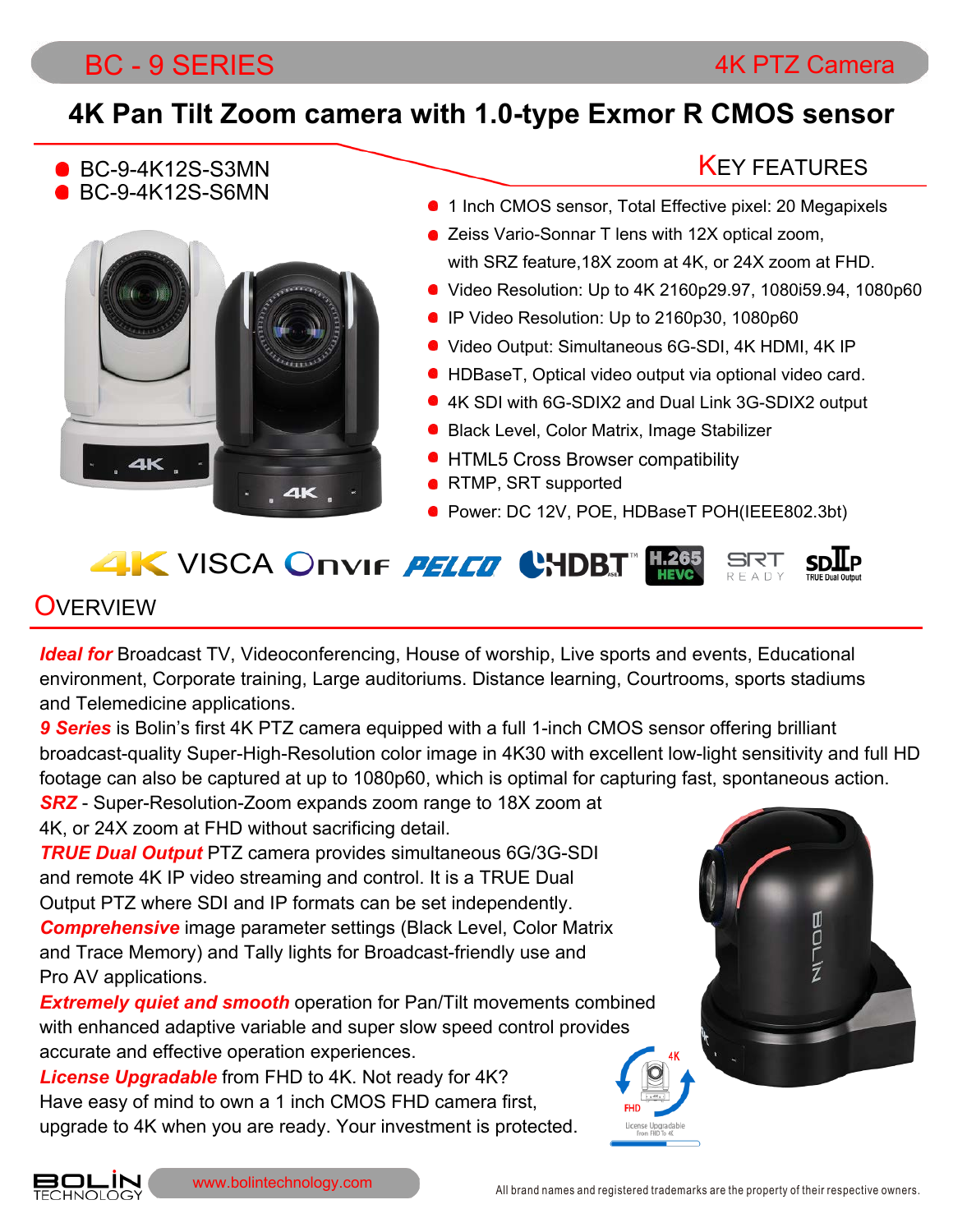### **FEATURES**

#### Uncompromising 4K images

Equipped with Sony large, back-illuminated 1.0-type Exmor R CMOS sensor which delivers an uncompromised broadcast quality color pictures in detail-packed 4K/30p. The footage can also be captured in Full HD 60p for fast-moving action applications. Excellent low light sensitivity brings low noise color video images in low light levels as low as 0.5lx, making it an ideal choice for low light environment like live hall and theater.

#### Image Stabilizer

Bolin camera's built-in image stabilizer function eliminates the effect of blurred, shaky images caused by low-frequency vibration.

#### Versatile Video Outputs

Flexibility in professional broadcast and AV environments with multiple choices of video outputs:

- \* Main 4k HDMI and Dual Link 3G-SDI (x2) or 6G-SDIx2
- \* Optional HDBaseT and Optical video outputs.
- \* 4K IP streaming and RTMP live streaming, HTML5 Cross Browser compatibility

#### Video Format

The camera video format meets the requirements for any Pro Av application and broadcast use by supporting:

- \* HDMI/SDI format up to 4K 2160p29.97, 1080i59.94, 1080p60
- \* IP video format up to 2160p30, 1080p60.
- \* Supports cinematic 23.98/24p pictures

#### SRT Ready

Delivery of high-quality and secure, low-latency video across the public Internet. SRT optimizes streaming performance across unpredictable networks with secure streams and easy firewall traversal, bringing the best quality live video over unstable networks.

#### Control Capability

The camera provides multiple methods of controlling, which gives you capabilities of local control and remote control without distance limitations.

\* RS232, RS422/485, IP, HDBaseT, IR remote controller. \* Protocol supported: VISCA, VISCA-Over-IP, PELCO D, IP Onvif, HDBaseT one cable control + video.

#### Flexible Installation

Installation is simplified in a wide range of environments via: \* RJ45 RS232/422 control port provides the convience of wiring.

- \* PoE+ and POH (Power over HDBaseT) to reduce cabling requirements.
- \* Standard and ceiling mount and tripod with E-Flip function.

#### Always Up to Date

Always up to date, Download the latest Firmware upgrade via USB and IP interface which constantly improves the camera features and performance, even for customized function upgrades.

#### Optional Video Output Module

\* HDBaseT video output module: supported to carry 4K video, audio, control, and power via a single CAT6 cable up to 80-100 meters for easy installation and management. \* Fiber Optical video output module: 6G-SDI

#### Other Features

\* Picture Profile Preset- Image parameter setting restore with presets and quick access operation.

Genlock simplifies integration with other systems.







HDBaseT Video Output Card (Optional)

SDI Optical Video Output Card (Optional)



HDBaseT Receiver (Optional)



BL-BR4K-1 Back



BL-BR4K-1 Front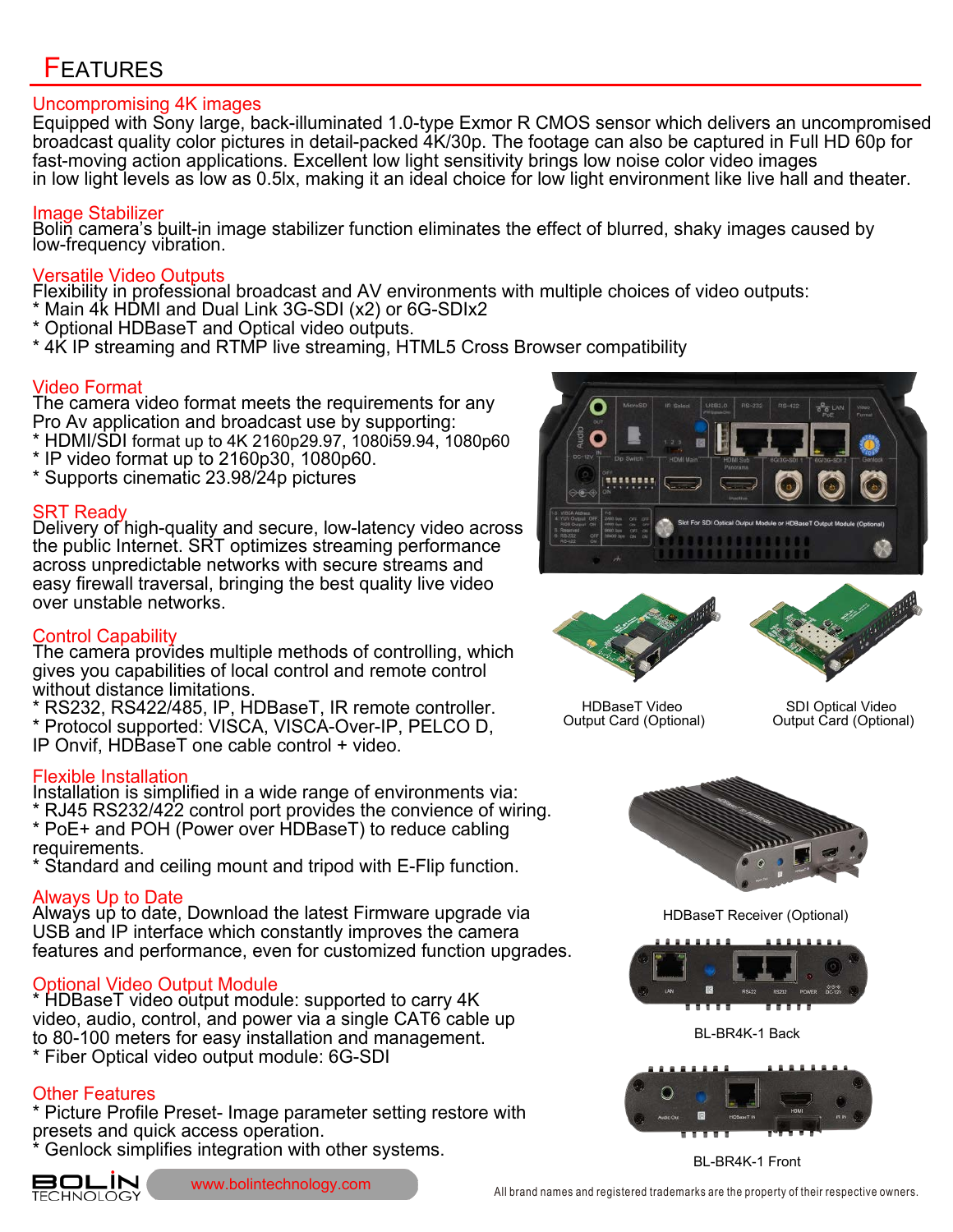# Product Specification

|                                          | <b>BC-9-4K12S-S3MN</b>                                                                                                                                                                                                                             | <b>BC-9-4K12S-S6MN</b>                                                              |
|------------------------------------------|----------------------------------------------------------------------------------------------------------------------------------------------------------------------------------------------------------------------------------------------------|-------------------------------------------------------------------------------------|
| <b>Model No.</b>                         |                                                                                                                                                                                                                                                    | License Upgradable From FHD to 4K                                                   |
| <b>Camera</b>                            | 12X 4K                                                                                                                                                                                                                                             |                                                                                     |
| Image Sensor                             | 1.0-type back-illuminated Exmor R CMOS sensor                                                                                                                                                                                                      |                                                                                     |
| Number of effective pixels               | 14.2 Megapixels                                                                                                                                                                                                                                    |                                                                                     |
| Picture elements                         | 3840 x 2160, 8.29 Megapixels                                                                                                                                                                                                                       |                                                                                     |
| Lens                                     | Zeiss Vario-Sonnar T lens, Optical Zoom 12X                                                                                                                                                                                                        |                                                                                     |
| <b>Tele Convert Mode</b>                 |                                                                                                                                                                                                                                                    | When turn on, gain 2X-40X zoom range with 1080p resolution, up to 80X with SRZ      |
| Digital Zoom<br>Horizontal Angle of View | Digital Zoom 12X, with SRZ feature, 18X zoom at 4K, or 24X zoom at FHD.<br>$64.6^{\circ}$ (Wide) - $6.1^{\circ}$ (Tele),                                                                                                                           |                                                                                     |
| Focal Length                             | f=9.3 to 111.6mm, F2.8(Wide), F4.5(Tele)                                                                                                                                                                                                           |                                                                                     |
| Min. object distance                     | 80mm (Wide), 1000mm (Tele)                                                                                                                                                                                                                         |                                                                                     |
| Aperture                                 | F2.8 Constant (W) $\sim$ (T), 16 Steps                                                                                                                                                                                                             |                                                                                     |
| Min. Illumination                        | 0.5 lx (1/30 sec, 50%, High Sensitivity mode On)                                                                                                                                                                                                   |                                                                                     |
| <b>Shutter Speed</b>                     | 1/10000s to 1/8 (59.94/29.97)                                                                                                                                                                                                                      |                                                                                     |
| Focus                                    | Auto Focus(Trigger/Interval), Manual Focus(Variable Speed), One Push Trigger, Near Limit,                                                                                                                                                          |                                                                                     |
| <b>White Balance</b>                     | AUTO, ATW, Indoor, Outdoor, One Push WB, Manual WB, Outdoor Auto, Sodium Vapor Lamp (Fix/Auto/Outdoor Auto)                                                                                                                                        |                                                                                     |
| Exposure                                 | Full Auto, Gain, Shutter Priority, Iris Priority, Manual, Bright                                                                                                                                                                                   |                                                                                     |
| Features                                 | High Sensitivity, Backlight Compensation, HLC, E-FLIP, Mirror, Day/Night                                                                                                                                                                           |                                                                                     |
| <b>WDR</b>                               | YES(130dB), Shown as VISIBILITY ENHANCER in OSD                                                                                                                                                                                                    |                                                                                     |
| <b>ND Filter</b>                         | <b>YES</b>                                                                                                                                                                                                                                         |                                                                                     |
| Image Stabilizer                         | <b>YES</b>                                                                                                                                                                                                                                         |                                                                                     |
| Color Gain                               | Yes (15 step)                                                                                                                                                                                                                                      |                                                                                     |
| Color Hue                                | Yes $(15$ step)                                                                                                                                                                                                                                    |                                                                                     |
| Gamma<br>Gamma Level                     | Standard/Straight/Pattern<br>Yes (15 step)                                                                                                                                                                                                         |                                                                                     |
| <b>Black Level</b>                       | Yes (97 step)                                                                                                                                                                                                                                      |                                                                                     |
| <b>Black Gamma</b>                       | Yes $(15$ step)                                                                                                                                                                                                                                    |                                                                                     |
| <b>Color Matrix</b>                      | Off/Standard/High Saturation/FL light                                                                                                                                                                                                              |                                                                                     |
| Noise Reduction                          | On/Off (level 5 to 1 / Off, 6 steps), 2D/3D                                                                                                                                                                                                        |                                                                                     |
| S/N Ratio                                | ≥50db                                                                                                                                                                                                                                              |                                                                                     |
| <b>Mechanical</b>                        |                                                                                                                                                                                                                                                    |                                                                                     |
| Pan Movement                             | Horizontal:±175 degrees continuous pan (Zoom Adaptive Speed Range: 0.05° ~ 100°/S)                                                                                                                                                                 |                                                                                     |
| <b>Tilt Movement</b>                     | Vertical:+90 degrees to -30 degrees (Zoom Adaptive Speed Range: 0.05° $\sim$ 50°/S)                                                                                                                                                                |                                                                                     |
| <b>Preset Position</b>                   |                                                                                                                                                                                                                                                    | 128 (Speed adjustable: Up to 150°/S, 6 presets on remote controller.)               |
| <b>Preset Speed</b>                      | 0~5 Level Adjustable, Motionless preset                                                                                                                                                                                                            |                                                                                     |
| <b>Preset Memory</b>                     | YES, (Picture Profile Preset-Preset Memory for image parameters, like: Backlight Compensation, White Balance, R-Gain/B-<br>Gain, Auto Exposure, Bright, Iris, Shutter, Gain, Aperture, Effect, Noise Reduction, Mirror, Gamma, Ex-COMP, Color Hue, |                                                                                     |
|                                          | Contrast etc.)                                                                                                                                                                                                                                     |                                                                                     |
| PTZ Trace Memory                         | 12 (Supported via IP interface)                                                                                                                                                                                                                    |                                                                                     |
| <b>PTZ Motion Sync</b>                   |                                                                                                                                                                                                                                                    |                                                                                     |
| Quietness<br><b>Home Position</b>        | 49db                                                                                                                                                                                                                                               |                                                                                     |
| Environmental                            | Support<br>Indoor                                                                                                                                                                                                                                  |                                                                                     |
|                                          |                                                                                                                                                                                                                                                    |                                                                                     |
| Interface                                |                                                                                                                                                                                                                                                    |                                                                                     |
| Video Output                             | 3G-SDIX2, HDMI(1.4)X2, IP, HDBaseT(Module Optional),<br>Optical(Module Optional)                                                                                                                                                                   | 6G/3G-SDIX2, HDMI(1.4)X2, IP, HDBaseT(Module Optional),<br>Optical(Module Optional) |
| 4K Video Output                          |                                                                                                                                                                                                                                                    | Main 4K HDMI 1.4a Type-A X1<br>6G-SDIX2 or Dual Link 3G-SDI(2SI only) x2            |
| <b>HD Video Output</b>                   | 4K IP H.265/264<br>Main HD HDMIX1                                                                                                                                                                                                                  |                                                                                     |
|                                          | 3G-SDI x2<br>Sub HD HDMIX1 (Not available, for future AI Auto Tracking video output)                                                                                                                                                               |                                                                                     |
|                                          |                                                                                                                                                                                                                                                    |                                                                                     |
| <b>Color Precision</b>                   | 10bit(SDI), 8bit(HDMI), YCbCr, 4:2:2                                                                                                                                                                                                               |                                                                                     |
| Color Space                              | YUV                                                                                                                                                                                                                                                |                                                                                     |
| <b>IP Video Stream</b>                   | Up to 4K/30 and 1080p60                                                                                                                                                                                                                            |                                                                                     |
| Camera Control Interface                 | RJ45X2-RS232/RS422, RJ45X1-IP Control, RJ45X1-HDBaseT, IR Remote Control                                                                                                                                                                           |                                                                                     |
| <b>Control Protocol</b>                  | VISCA, VISCA Over IP, Pelco D, IP Onvif, IP Control Client Software, NDI(Model Specific)                                                                                                                                                           |                                                                                     |
| LAN                                      | RJ45X1(1000Mb), 4K IP video streaming, System upgrade, POE(IEEE802.3bt)                                                                                                                                                                            |                                                                                     |
| Synchronization<br>External Sync. Input  | Internal synchronization<br>BNCX1, 75 $\Omega$ , HD 3-level sync                                                                                                                                                                                   |                                                                                     |
| Audio I/O                                | Audio input x1, Audio output x1, 3.5mm audio jack                                                                                                                                                                                                  |                                                                                     |
| <b>Audio Output</b>                      | Embedded with main HDMI, 24bit Stereo, Embedded with SDI, 24bit Stereo                                                                                                                                                                             |                                                                                     |
| Edge Storage (Beta)                      | Micro SD, Class 10, FAT32 format, Up to 128GB                                                                                                                                                                                                      |                                                                                     |
| <b>Tally Light</b>                       | Two sets of lamps, Red Color, Front and Back                                                                                                                                                                                                       |                                                                                     |
| Dip Switch                               | Back Panel: 8 PIN x 1; Video Resolution Dip X1                                                                                                                                                                                                     |                                                                                     |
|                                          |                                                                                                                                                                                                                                                    |                                                                                     |

**BOLIN**<br>TECHNOLOGY